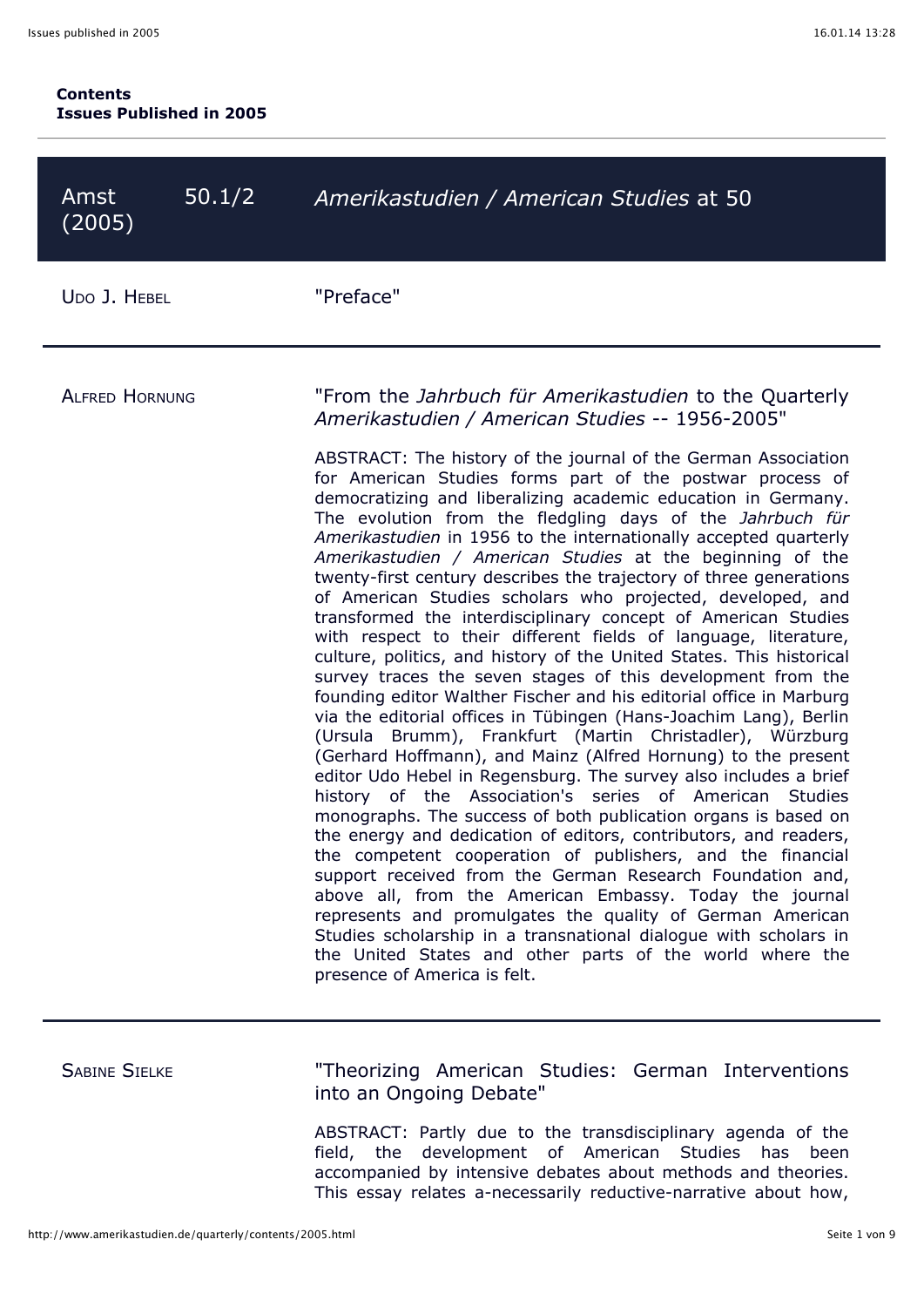throughout its history, German American Studies has intervened into and contributed to these debates; and how, with the emergence of parameters and politics of difference, on the one hand, and poststructuralist thought and notions of *différance*, on the other, the early debate on methods of American Studies transformed into discussions of theories of American literature, culture, history etc. In the light of what I perceive as the current division within German American Studies-a division between work that refocuses the theoretical discussion on literary studies and questions of aesthetics and analyses that engage other cultural practices and media by way of explicit theoretical perspectives, yet not necessarily in the frame of an American Studies agenda-my argument suggests that we take a more dialectical approach to the plurality of theories American Studies engages. While such an approach can no longer aim at syntheses and needs to allow for incoherencies and contradictions, it seems indispensable if we aim at futures for American Studies.

# REINHARD R. DOERRIES "The Unknown Republic: American History at German Universities" ABSTRACT: Looking back over 50 years of the GAAS and the

development of American History as an academic discipline at German universities, the essay shows an astonishing and continuous neglect by state and national authorities. It is suggested here that a better understanding of Anglo-Saxon democracy and political culture may have led to different world views of Germany's educated class and, in fact, prevented two world wars. In view of the present disarray of relations between Washington and the new Berlin, one may see a greater presence of American History in German university curricula as a way of informing both German leaders and public opinion about the American nation.

ANREAS FALKE THE THE End of German-American Relations ... 'as we know them'"

> ABSTRACT: The fifty years that the *Amerikastudien / American Studies* has been in existence have coincided with an unusually deep and stable political relationship between the United States and Germany, buttressed by strong cultural and business ties. This essay argues that German-American relations are at a crossroads, a point that might as well denote the end of American relations as we know them. Two basic factors account for this development: 1) the disappearance of the Soviet threat, which despite frequent conflicts tied both countries together in a strategic relationship; 2) the Europeanization of external policies in Europe, which is making Brussels-based actors much more important than the protagonist that used to define the bilateral relationship between Washington-Bonn/Berlin. These two factors were already at work in the 1990s, when incremental policy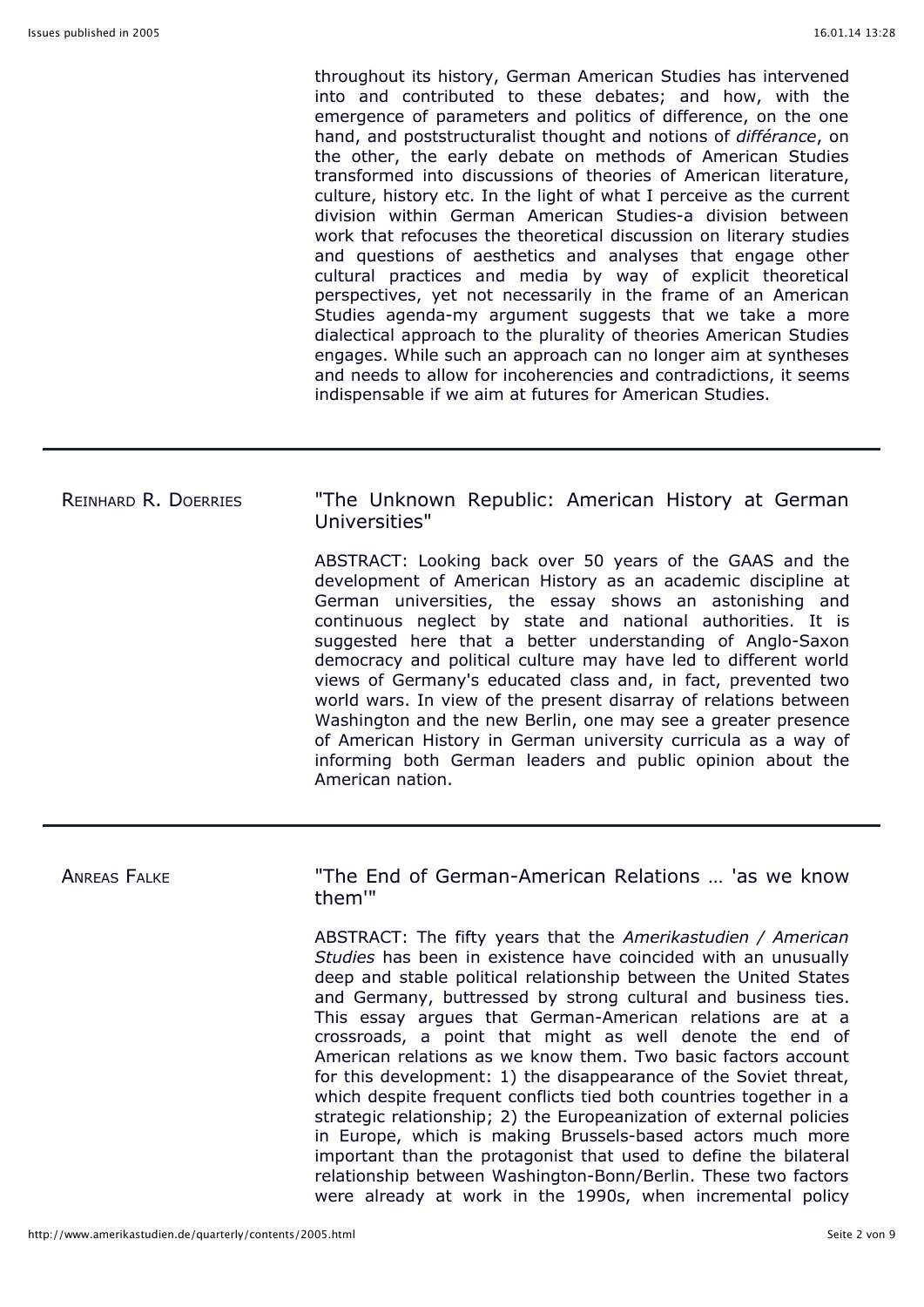adjustment kept the relationship intact on the surface. The conflict over the American invasion of Iraq, where for the first time in 50 years a German government openly opposed a major strategic American policy objective, revealed the structural break with the past at the policy level. While it is possible to do superficial repairs, this essay argues that what is required is a new bargain that would consist of Germany becoming the chief advocate of transatlanticism and the United States acknowledging in word and deed that a strong and united Europe is in its own strategic interest. This in turn would require that Germany manages its severe economic and social problems that Americans perceive as signs of decline.

## CHRISTOPH RIBBAT "You Can't Hide Your Love Forever: Popular Culture and the German Americanist"

ABSTRACT: The essay presents a history of the explorations into U.S. popular culture by German Americanists since the 1950s, reading these developments in the context of larger transformations in the field of American Studies. In the last halfcentury German scholarly readings of Americana have changed profoundly, from a Frankfurt School approach highly critical of mass culture (discussed here with regard to Adorno's essay "The Stars Down to Earth") to diverse interpretations of the popular by contemporary scholars working in American Studies. Sketching the problems and the potential of such recent work, the essay analyzes approaches to popular culture by journalists and non-academic writers: discussions of the reception of the popular, especially with regard to contemporary political contexts in Germany. It also outlines similarly significant research on Americanization conducted by American Studies within the academy. In conclusion the essay calls for studies of American popular culture both abroad and 'at home' and for a combination of academic and non-academic perspectives on the popular.

## PETER FREESE **The Connect Connect Connect Teaching in Germany: A** Troubled Relationship"

ABSTRACT: A brief survey of the recent history and present problems of *Fremdsprachendidaktik* on the one hand and American Studies and *Amerikanistik* on the other shows that the tenuous relationship between university research and teaching in secondary schools is not the inevitable result of the difference between the academic quest for truth and the educational interest in meaning, but, as selected examples confirm, of a lack of interest and an unwillingness to cooperate. The relationship is then approached 'from the receiving end' and, after a sketch of the basic objectives of EFL-teaching and the resulting criteria for text selection, the historical sequence of critical approaches thought to be appropriate and the selection of American texts thought to be suitable for the EFL-classroom is traced with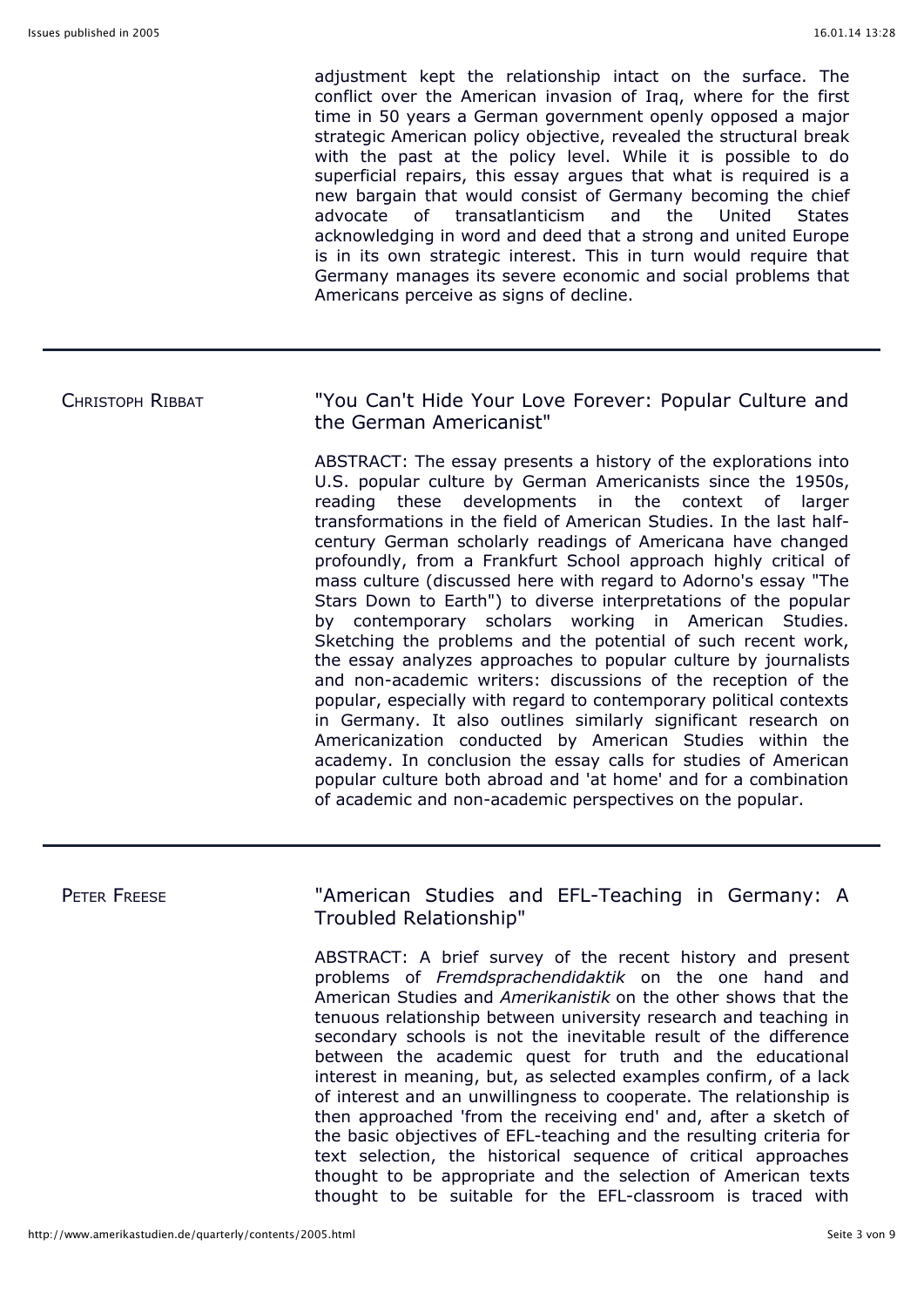references to personal experiences. It is shown how the reform of the *gymnasiale Oberstufe* and the emergence of *Rezeptionsästhetik* fundamentally changed the relationship between *Literatur* and *Landeskunde* and gradually replaced the long dominant New Criticism, and how the abolition of the canon by an emancipatory *Deutschdidaktik* spilled over into EFLteaching, where in theory it resulted in the concept of exemplarity and individual text selection, but in practice led to the establishment of a 'secret canon.' The few existing surveys of what is actually read in the EFLclassroom are adduced to demonstrate the inertia of the school system and to explain why the recent canon debate in the U.S. has hardly influenced the EFL-classroom. Narratological terminology is chosen to examine the controversial issue of how much *Literaturwissenschaft* should be transferred into *Literaturunterricht*, and it is argued that the hegemony of postmodern theories with their constructivist premises, their precedence of theory over text, and their specialized jargon has created a situation in which research and teaching have drifted further apart from each other than ever before. This situation is in need of correction, and since the contemporary state curricula offer room for new and innovative themes and techniques, Americanists are called upon to help educate their future students by providing the EFL-classroom with challenging materials and to test whether they can make their findings accessible to ordinary people and thus transcend the confines of their scholarly community and gain greater social relevance for their endeavors.

### NICOLE WALLER "Refigurations of American Studies: On Transnationalizing the United States"

ABSTRACT: This essay is concerned with the project of transnationalizing the United States and with the important role of American Studies in this process. In the wake of our academic attempts at rethinking the nation, we have often tended to equate the transnational with processes of global Americanization but have been cautious in applying the lessons of national deconstruction to U.S. nationhood and to our discipline's own national foundations. The essay traces three trajectories of American Studies scholarship which have recently taken up this challenge: Atlantic studies (which provides a structure for rethinking national boundaries and processes of 'mapping'), interdisciplinary collaborations between the humanities and social sciences in the area of trauma research and ways of writing about collective violence, and research on Arab American literature and culture (a field which addresses contemporary gaps between political and academic notions of nation and culture and poses the question of re-thinking our role as scholars in relation to political praxis).

KARSTEN FITZ and "Publications in American Studies from German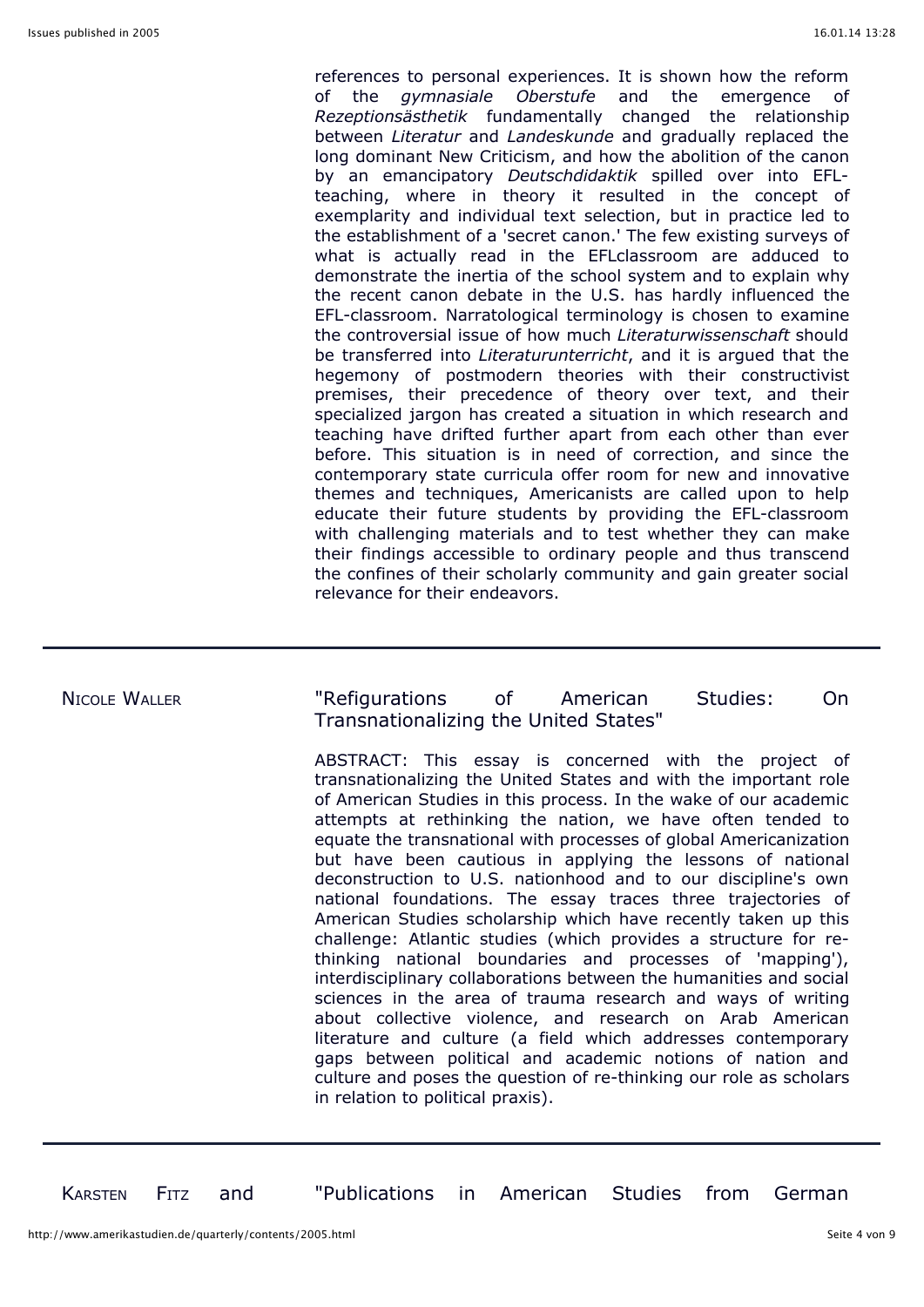| Ingrid Gessner                                      | Speaking Countries, 2004"                                                                                                                                                                                                                                                                                                                                                                                                                                                                                                                                                                                                                                                                                                                                                                                                                                                                                                                                                                                                                                                                                                             |
|-----------------------------------------------------|---------------------------------------------------------------------------------------------------------------------------------------------------------------------------------------------------------------------------------------------------------------------------------------------------------------------------------------------------------------------------------------------------------------------------------------------------------------------------------------------------------------------------------------------------------------------------------------------------------------------------------------------------------------------------------------------------------------------------------------------------------------------------------------------------------------------------------------------------------------------------------------------------------------------------------------------------------------------------------------------------------------------------------------------------------------------------------------------------------------------------------------|
| Amst 50.3 (2005)                                    | Early American Visual Culture<br>KARSTEN FITZ and KLAUS DIETER GROSS - Guest<br><b>Editors</b>                                                                                                                                                                                                                                                                                                                                                                                                                                                                                                                                                                                                                                                                                                                                                                                                                                                                                                                                                                                                                                        |
| Karsten<br>Fitz<br>and<br><b>KLAUS-DIETER GROSS</b> | "Early American Visual Culture: Introduction"                                                                                                                                                                                                                                                                                                                                                                                                                                                                                                                                                                                                                                                                                                                                                                                                                                                                                                                                                                                                                                                                                         |
| <b>KLAUS-DIETER GROSS</b>                           | "New-York Historical Society's Unidentified Gentleman<br>with a Violin (ca. 1720): A Re-Evaluation"<br>ABSTRACT: Unidentified Gentleman with a Violin seems to be the<br>first appearance of a violin in an Anglo-American painting. This<br>paper discusses selected visual and musical aspects to unearth<br>the complex iconography of a seemingly simple portrait. J[ohn?]<br>Cooper's picture is deeply imbedded in the cultural changes of<br>the early eighteenth century both in Britain and its North<br>American colonies, which are characterized by a growing<br>independence of the colonies, an increasing social mobility, and a<br>lessening of cultural restrictions, all of which also influence the<br>histories of manners, portraiture, and music. The key features of<br>the picture discussed here are the physical appearance of the<br>sitter, his attire, and the function of the instrument. The findings<br>suggest that the painting may be the self-portrait of an early<br>immigrant cultural entrepreneur who united art and music in the<br>newly popular profession of the colonial dancing master. |
| <b>PAUL NEUBAUER</b>                                | "American Painting in the Federal Period: Charles<br>Willson Peale between Popular Portraits and Political<br>Portraiture"<br>ABSTRACT: American art and American painting are usually<br>regarded as coming of age in the twentieth century only; the<br>origins of American artistic and aesthetic independence,<br>however, were already perceivable in the days of political                                                                                                                                                                                                                                                                                                                                                                                                                                                                                                                                                                                                                                                                                                                                                      |

however, were already perceivable in the days of political independence. Most reviews of Federal artists concentrate on the most famous painter of that era, Benjamin West. He was the first American painter to receive the applause of both the British King and European collectors—and he taught dozens of artistic colleagues from the American colonies. Most of these, however, decided to return and in turn brought back European styles and techniques which they then had to reconcile with American experiences and republican taste. One artist in particular can be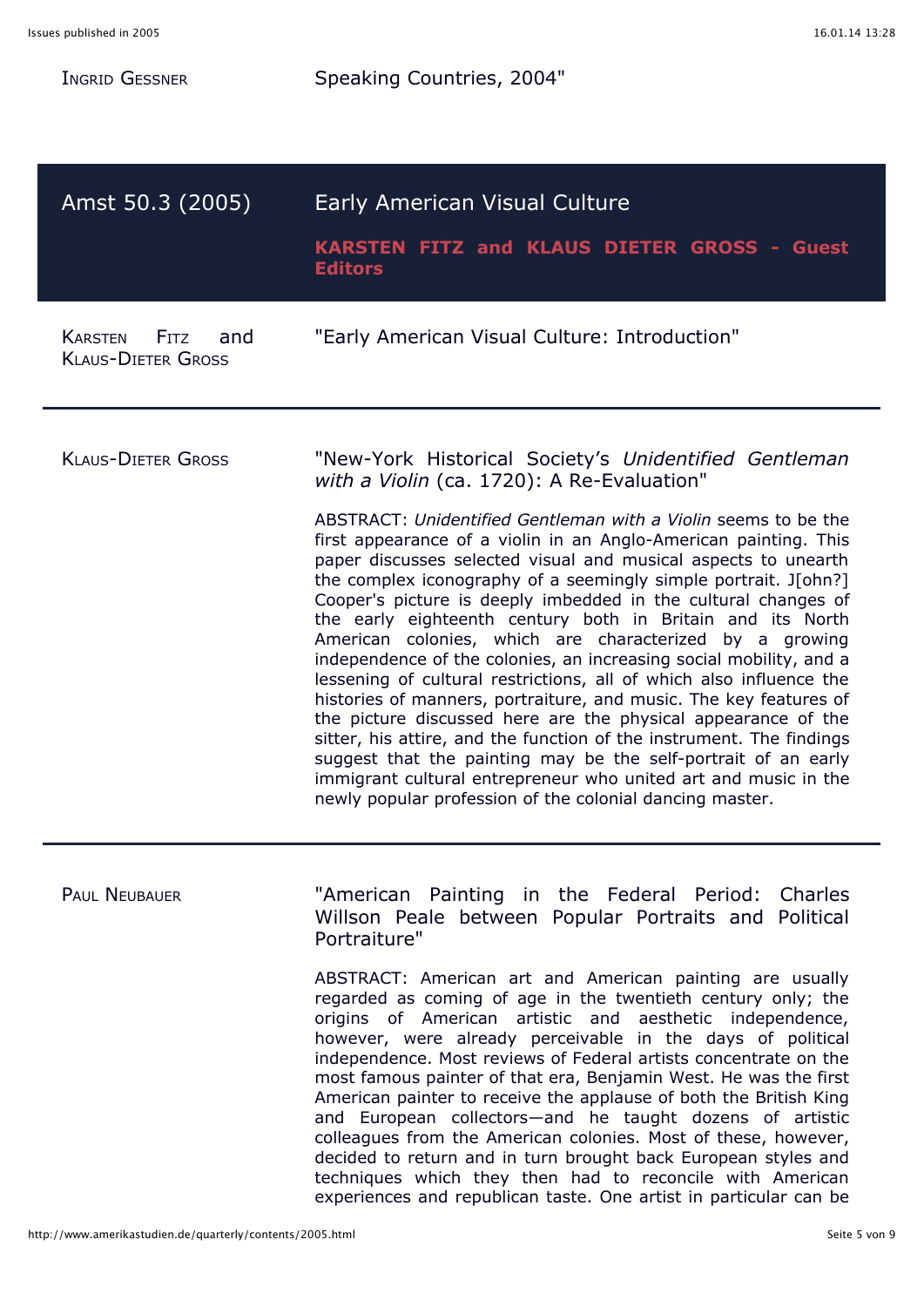regarded as the 'founding father' of an alternative tradition of American painting—Charles Willson Peale, the progenitor of a family of portrait painters. His artistic concepts and programmatic concerns shall be contextualized in the following pages.

KARSTEN FITZ **The COMMEMORATION COMMEMORY** Crispus Attucks: Visual Memory and the Representations of the Boston Massacre, 1770- 1857"

> ABSTRACT: This article examines visual representations of the 'Boston Massacre' in their historical contexts and their treatment of the African American patriot Crispus Attucks. As a case study of prominent images by Paul Revere, John Singleton Copley, William C. Nell, William Champney, and Alonzo Chappel, it tackles the erasure, the marginalization, and the re-emergence of the black presence in these illustrations. These images will be dealt with as history paintings that provide us with crucial interpretations of the event (which all, separately, reflect existing beliefs of their times). The fact that four differing versions of this event (excluding Copley's) were circulated at the same time suggests how prominent visual images of the Boston Massacre had become (for the construction of American national and cultural identities) by the mid-nineteenth century, how highly contested these images were, and how deeply America was split on the eve of the Civil War over the question of slavery.

### CHRISTOPHER LUKASIK "'The Vanity of Physiognomy': Dissimulation and Discernment in Charles Brockden Brown's *Ormond*"

ABSTRACT: This article examines dissimulation, physiognomy, portraiture, and reading as they are depicted in Charles Brockden Brown's novel *Ormond* and in the conventional post-Revolutionary seduction novel. The essay reads *Ormond* as a critique of the seduction novel genre, its didacticism, and its models for reading books and people. Brown modifies the structure of the didactic seduction novel by disaligning the threat of dissimulation from the mechanics of genteel social distinction and, as a result, *Ormond* exposes how the genre sustains the latter by regulating the former. Moreover, *Ormond* interrogates the same visual forms and discourses that seduction novelists and, more generally, the period promoted as strategies for counteracting dissimulation: portraiture and physiognomy. In contrast to the static, instantaneous, and permanent notion of character obtained by the physiognomic scrutiny of a face or portrait, *Ormond* proposes a more fluid, sequential, and revisable notion of character accumulated from the flow of multiple persons, times, and sources. *Ormond* suggests that the type of reflection encouraged by reading seduction novels—which was what distinguished them from the dangerous effects of romances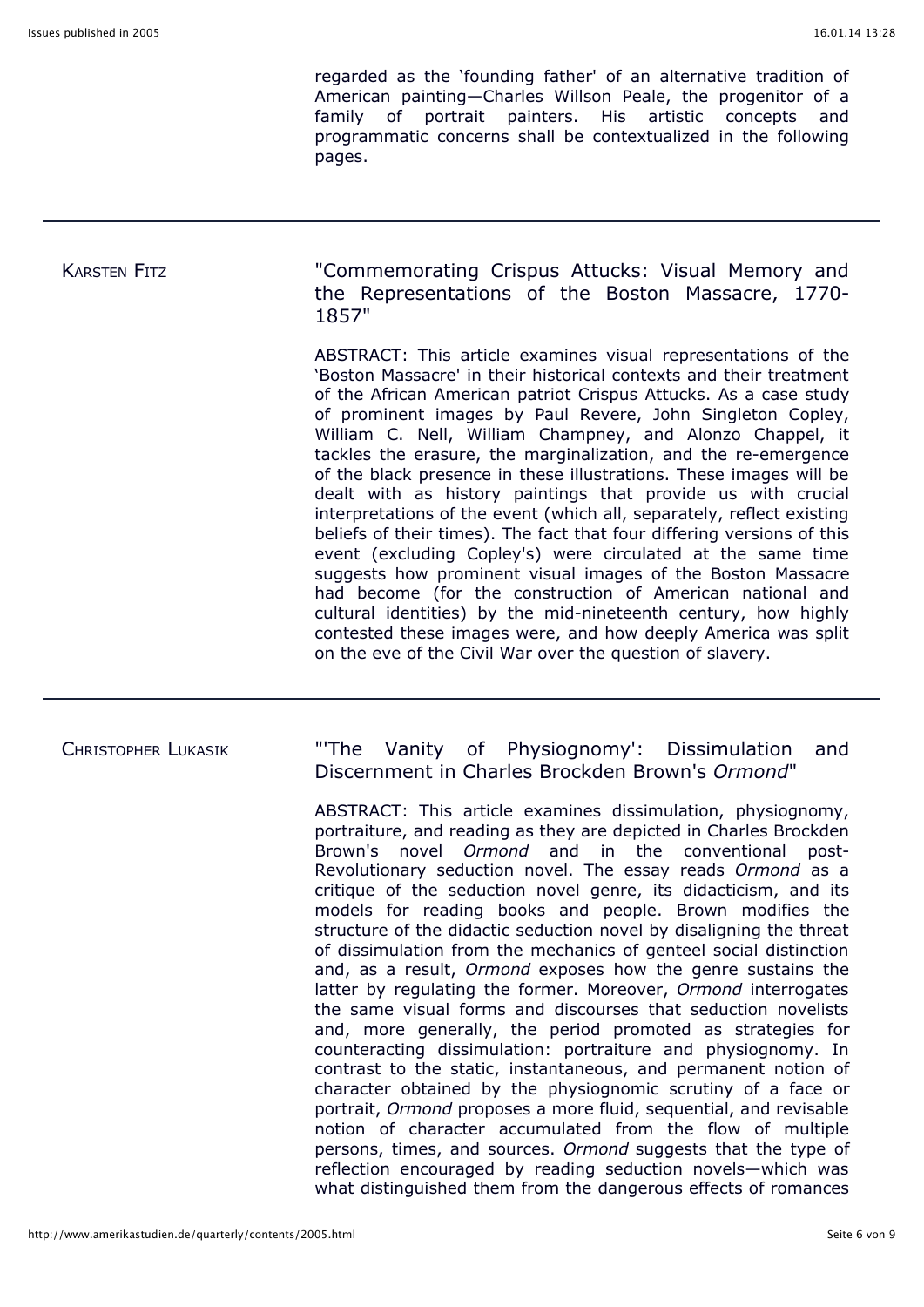and justified them in the eyes of its post-Revolutionary moral critics—should not be associated with the static visual arts (portraiture) and the kinds of discourses used to interpret them (physiognomy), but with the temporality and multiple perspectives of fiction.

## KATHARINA ERHARD "Rape, Republicanism, and Representation: Founding the Nation in Early American Women's Drama and Selected Visual Representations"

ABSTRACT: Heeding W. J. T. Mitchell's call for a "pictorial turn," this article investigates how early American women playwrights dealt with the idea that the American Revolution was negotiated through the female body, particularly through images of rape, and refashioned images of femininity circulating in late eighteenth-century American culture. Written and visual representations cast the American Revolution as a sexualized narrative: a female-connoted, virtuous American liberty was encroached by an aggressive, male British power in order to stir nationalism. Women playwrights participate in the visual economy of republican aesthetics by investing the nation and its urge for liberty with a female body, but they are aware that while a symbolic focal point on the national stage, women were pushed to the distaff sides. The playwrights denounce the gendered constructions of patriotism and that women's contributions to the American Revolution are being excised from public memory. While representations of (dead) white heroes abounded, women —except for the female allegories, captive women, weeping matrons, and ravished virgins—disappeared from public memory. In their counter-memories of the American Revolution, Mercy Otis Warren, Susanna Haswell Rowson, and an unknown female playwright reinscribe women into public memory and their plays evince that the American Revolution was not just a fight against patriarchy on the political level.

# Amst 50.4 (2005)

KATJA KANZLER "Texts, Commodities, and Genteel Factory Girls: The Textile Mill as a Feminine Space in Antebellum American Literature"

> ABSTRACT: This essay proposes to intervene in ongoing debates about the productivity of the 'separate spheres'-paradigm for the study of antebellum culture by probing into the writing of a 'feminine' space that resists ea sy categorization as 'home': the textile m ill of the 1 820s-40s. Despite—or possibly because of the marginality of the textile mill on the map of gendered spaces in antebellum America , its writings claim it to be highly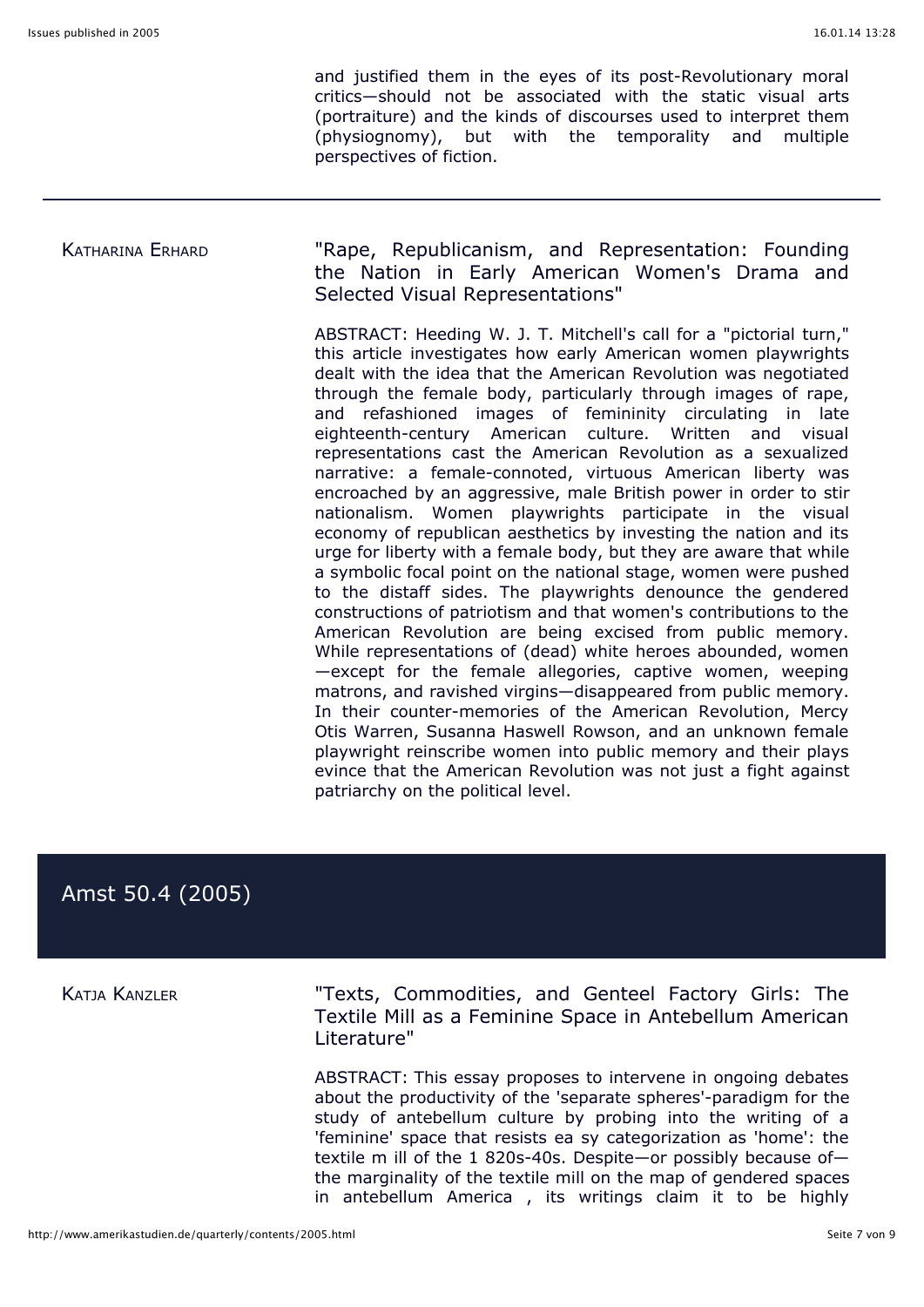significant for literature, for women, and for the nation. I will focus my inquiry on the *Lowell Offering*, a literary magazine (1840-45) produced by female workers at the textile mills of Lowe ll, Massachusetts, as an effort of Northeastern, rural women to claim their experience of the factory as a basis for both literary creativity and citizenship. In discussing some of the *Offering*'s texts, and the discursive contexts out of which they evolved, I suggest that reading the factor y sheds light on the central w ay in which mobility and metaphorization characterize antebellum discourses of 'home.' On a second note, it draws attention to the material dimension of antebellum gender discourses and to the ambivalent repercussions this materiality holds for women writing out of different social settings other than the bourgeois home.

## MARIA A. SLOWINSKA "Consuming Illusion, Illusions of Consumability: American Movie Palaces of the 1920s"

ABSTRACT: This essay discusses the American Movie Pa lace of the 1920s as a historical, cultural, and aesthetic phenomenon. The Movie Palace is a particularly interesting subject for cultural analysis because it is a conspicuous marker of its specific sociohistorical context, while a t the same time condensing developments that have come to define present-day culture. I will argue that the Movie Palace as a building type and as a practice of film consumption is an exceptionally illustrative expression of the fusion of the culture of consumption with the culture of performance as it occurred in the early decades of the twentieth century. In this fusion, we can find an instance and even a source of the distinct dynamic that set and still keeps in motion the development of present-day popular culture. I will conceptualize this fusion in the term 'performative consumption,' meaning a performative, corporeal, and highly elusive act and an influential early expression of the currently much discussed performativization of culture with its propensity toward immediacy, sensuality, corporeality. Thus, the Movie Palace illustrates an early stage of a core aspect of present-day popular culture.

DANIEL STEIN **Thearing, Seeing, and Writing Thelonious Monk: Toward** a Theory of Changing Iconotexts"

> ABSTRACT: This essay on the American jazz pianist Thelonious Monk situates the player and his music within a series of shifting written representations that inscribe music and performance with changing and conflicting cultural meanings. All forms of representing jazz are understood not merely as reference s to music in, or attempted translations into, another medium, but as acts that take part in 'sounding the music,' acts that allow Monk's music to emerge as a particular form of artistic expression. Any